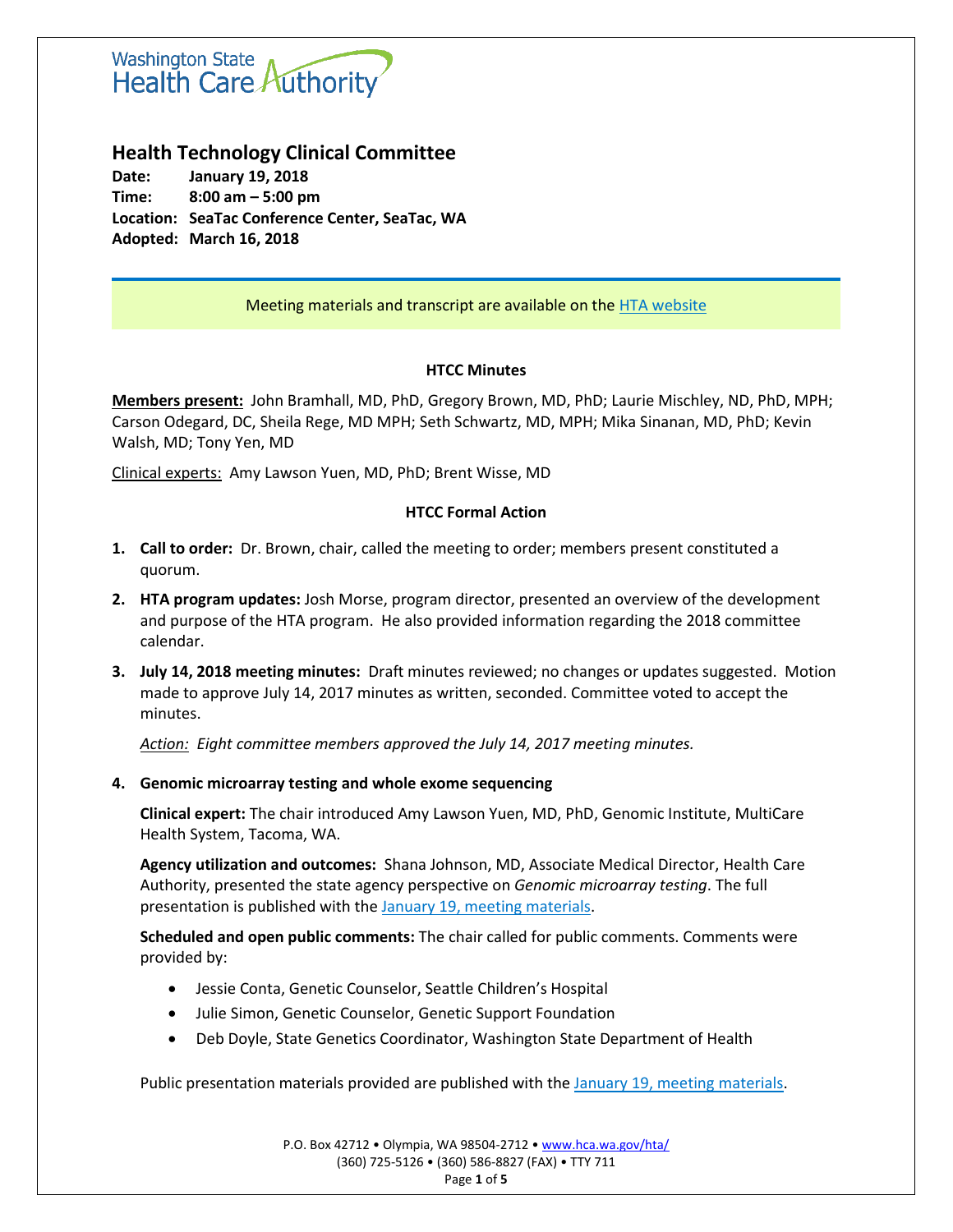### **Vendor report / HTCC question and answer:**

Nedra Whitehead, MS, PhD, RTI-UNC, presented the evidence review for *Genomic microarray and whole exome sequencing.* The full presentation is published with the January 19, [meeting materials.](http://www.hca.wa.gov/about-hca/health-technology-assessment/meetings-and-materials)

#### **HTCC coverage vote and formal action:**

#### *Committee decision*

Based on the deliberations of key health outcomes the committee decided that it had the most complete information: a comprehensive and current evidence report, public comments, and state agency utilization information. The committee decided that the current evidence on *Genomic microarray testing* is sufficient to make a determination on this topic. The committee discussed and voted on the evidence for use of *Genomic microarray testing* compared to no genetic testing. The committee considered the evidence and gave greatest weight to the evidence it determined, based on objective factors, to be the most valid and reliable.

Based on these findings, the committee voted to cover *Genomic microarray testing* with conditions.

|                            | <b>Not</b> | <b>Covered under</b> | <b>Covered</b>  |
|----------------------------|------------|----------------------|-----------------|
|                            | covered    | certain conditions   | unconditionally |
| Genomic microarray testing |            | q                    |                 |

#### *Discussion*

The committee reviewed and discussed the available studies of use of *Genomic microarray testing*. Details of study design, inclusion criteria, outcomes and other factors affecting study quality were discussed. A majority of committee members found the evidence sufficient to determine that select use of *Genomic microarray testing* was equivalent for safety and equivalent for effectiveness compared to alternatives for some conditions. A majority of the committee voted to cover with conditions, *Genomic microarray testing*.

### *Limitations* N/A

### *Action*

The committee checked for availability of a Medicare national coverage decision (NCD). Medicare does not have a NCD for the use of *Genomic microarray testing*.

The committee discussed clinical guidelines identified for *Genomic microarray testing* from the following organizations:

- International Standard Cytogenomic Array (ISCA) Consortium (2010).
- National Institute for Health and Care Excellence (NICE) (2011).
- American College of Medical Genetics and Genomics (ACMG) (2013).
- Clinical Report from the American Academy of Pediatrics (AAP), Committee on Genetics (2014).
- American Academy of Neurology (AAN) (2015).

The committee's determination is consistent with these guidelines.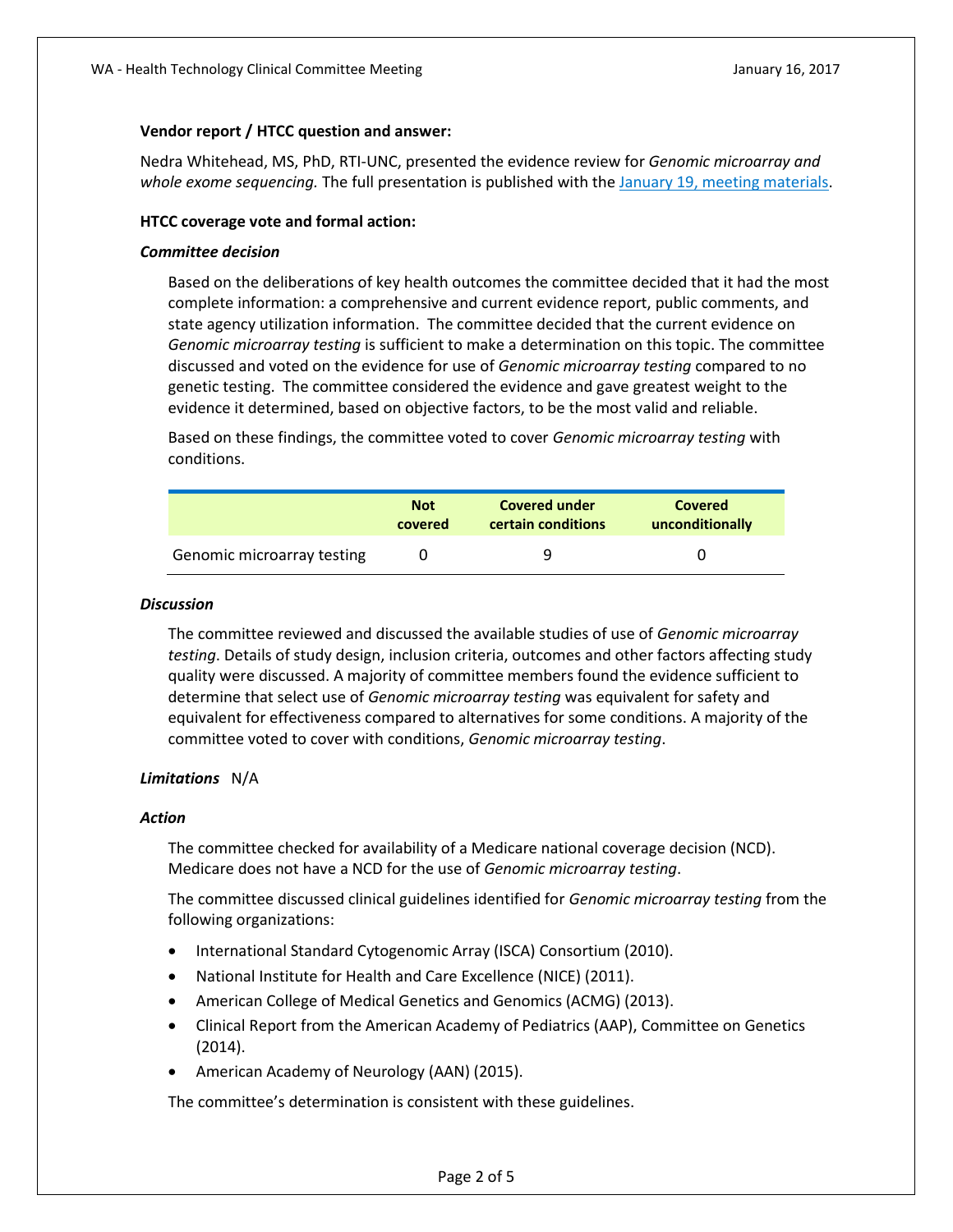The committee chair directed HTA staff to prepare a findings and decision document on the use of *Genomic microarray testing* for public comment, followed by consideration for final approval at the next public meeting.

## **5. Continuous glucose monitoring**

Clinical expert: The chair introduced Brent E. Wisse, MD, Associate Professor, Division of Metabolism, Endocrinology and Nutrition, Department of Medicine, University of Washington, Harborview Medical Center, Seattle, WA

**Agency utilization and outcomes:** Daniel Lesser, MD, MHA, Chief Medical Officer, Health Care Authority, presented the state agency perspective for *Continuous glucose monitoring*. The full presentation is published with the [January 19, meeting materials.](http://www.hca.wa.gov/about-hca/health-technology-assessment/meetings-and-materials)

**Scheduled and open public comments:** The chair called for public comments.

- Tomas Walker, Dexcom, Senior U.S. Medical Director
- Catherine Pihoker, MD
- Amy Bronstone, Dexcom Health Services Researcher
- Zoe Alfaro, citizen
- Richard Hellmund, Abbott Diabetes Care
- Irl Hirsch, MD, University of Washington, School of Medicine
- Edward Lacava, MD, EvergreenHealth
- Jennifer Cruz, patient
- Polly Shrek, patient
- Laura Keller, American Diabetes Association

**Vendor report/ HTCC question and answer:** Andrea Skelly, MPH, PhD, Aggregate Analytics, presented the evidence review of *Continuous glucose monitoring -RR.* The full presentation is published with the January 19, [meeting materials.](http://www.hca.wa.gov/about-hca/health-technology-assessment/meetings-and-materials)

### **HTCC coverage vote and formal action:**

#### *Committee decision*

Based on the deliberations of key health outcomes the committee decided that it had the most complete information: a comprehensive and current evidence report, public comments, and state agency utilization information. The committee decided that the current evidence on *Continuous glucose monitoring* is sufficient to make a determination on this topic. The committee discussed and voted on the evidence for use of Continuous glucose monitoring compared to self-monitoring with conventional meters and other study methods (i.e. sham CGM). The committee considered the evidence and gave greatest weight to the evidence it determined, based on objective factors, to be the most valid and reliable.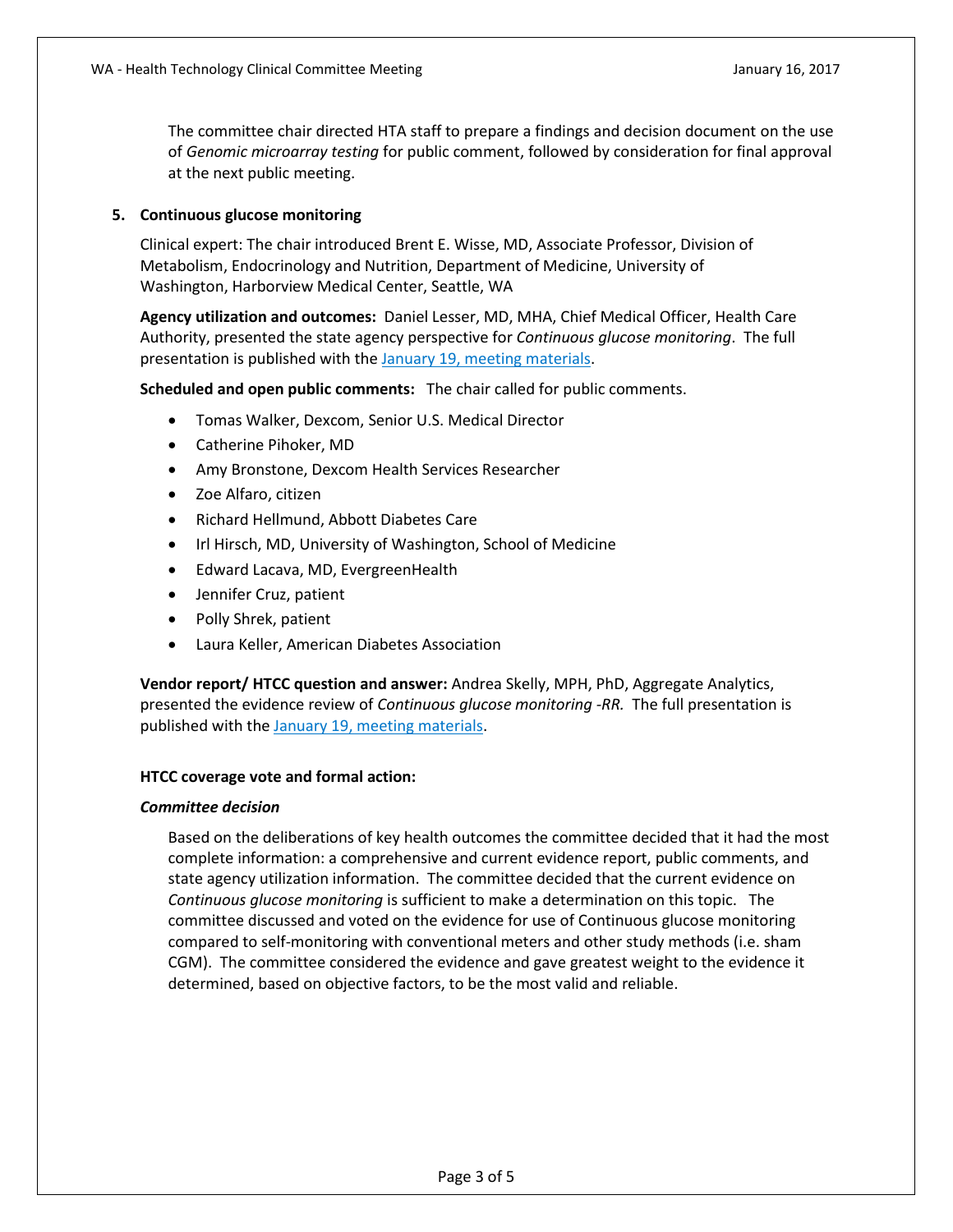Based on these findings, the committee voted to cover *Continuous glucose monitoring* with conditions.

|                               | <b>Not</b><br>covered | <b>Covered under</b><br>certain conditions unconditionally | <b>Covered</b> |
|-------------------------------|-----------------------|------------------------------------------------------------|----------------|
| Continuous glucose monitoring |                       | q                                                          | $^{\prime}$    |

#### *Discussion*

The committee reviewed and discussed the available studies of *Continuous glucose monitoring*. Details of study design, inclusion criteria, outcomes, technology used and other factors affecting study quality were discussed. A majority of committee members found the evidence sufficient to determine that select use of *Continuous glucose monitoring* was equivalent for safety and equivalent for effectiveness compared to alternatives for some conditions. A majority of the committee voted to cover with conditions, *Continuous glucose monitoring*.

### *Limitations* N/A

### *Action*

The committee checked for availability of a Medicare national coverage decision (NCD). Medicare does not have an NCD on continuous glucose monitoring systems.

The committee discussed clinical guidelines identified for C*ontinuous glucose monitoring* from the following organizations:

- American Diabetes Association (ADA) Standards of Medical Care in Diabetes, (2017).
- Joslin Diabetes Center and Joslin Clinic Clinical guideline for adults with diabetes (2015, revised 2017).
- Endocrine Society Clinical Practice Guideline Diabetes Technology—Continuous Subcutaneous Insulin Infusion Therapy and Continuous Glucose Monitoring in Adults: An Endocrine Society Clinical Practice Guideline, (2016).
- American Association of Clinical Endocrinologists and American College of Endocrinology Clinical Practice Guidelines for Developing a Diabetes Mellitus Comprehensive Care Plan, (2015).
- Endocrine Society Clinical Practice Guideline Diabetes and Pregnancy, (2013).
- Endocrine Society Clinical Practice Guideline Continuous Glucose Monitoring, (2011).
- NICE National Clinical Guideline Centre, Integrated sensor-augmented pump therapy systems for managing blood glucose levels in type 1 diabetes (the MiniMed Paradigm Veo system and the Vibe and G4 PLATINUM CGM system), (2016).
- NICE National Clinical Guideline Centre Type 1 diabetes in adults: diagnosis and management, (2015).
- National Collaborating Centre for Women and Children's Health Diabetes (Type 1 and Type 2) in children and young people: diagnosis and management, (2015).